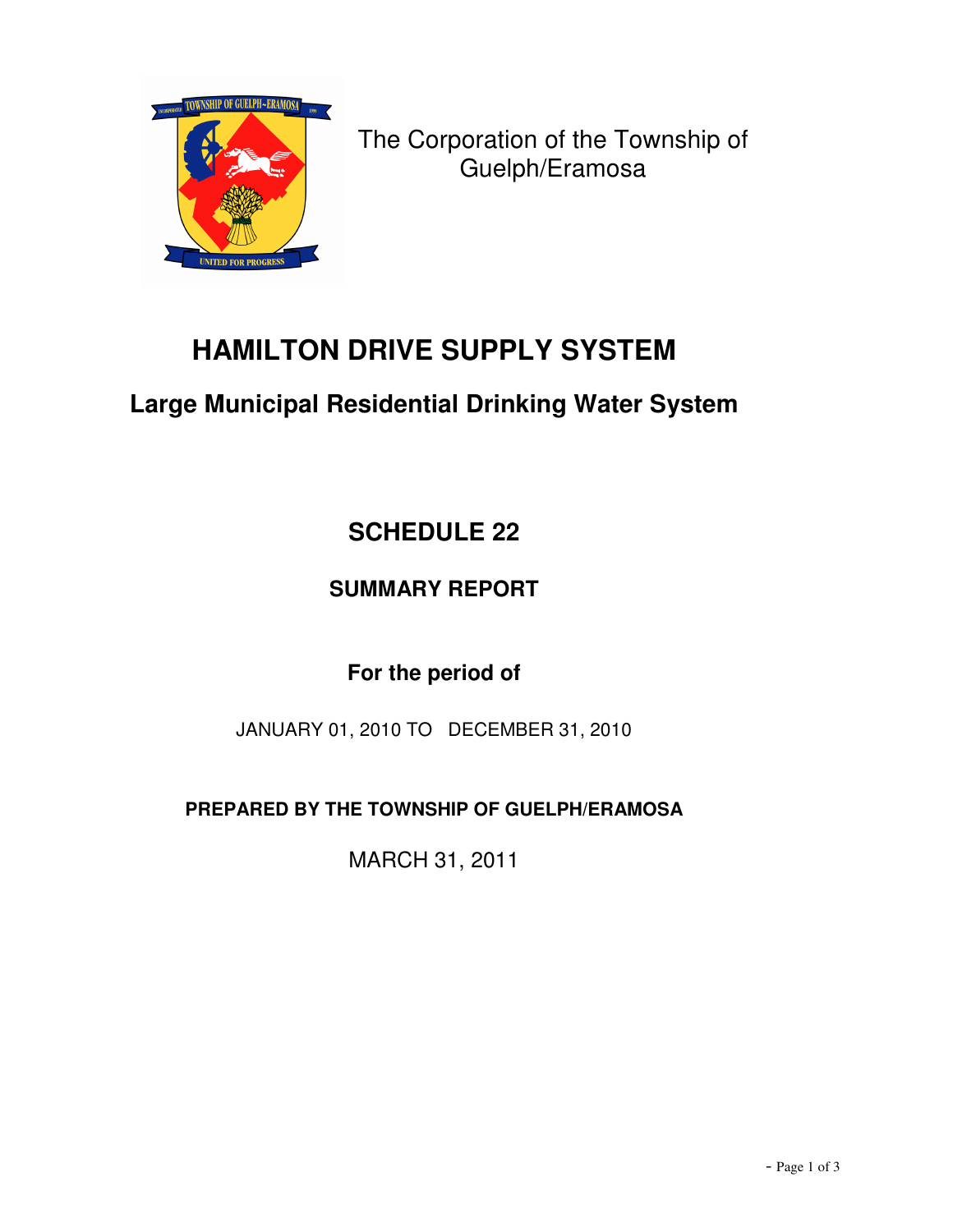#### **SUMMARY**

This report is a summary of water quality and quantity information submitted in accordance with Schedule 22 of Ontario's Drinking Water System regulation for the reporting period of January 01, 2010 to December 31, 2010 for the Hamilton Drive Water Supply System, located in the Township of Guelph/Eramosa.

The summary includes:

- 1. Any requirements of the Act and Regulation, Orders or System Approval (s) that the system failed to meet during the reporting period and the measures taken to correct each failure.
- 2. A summary of the quantities and flow rates of water supplied during the reporting period, including monthly averages and maximum daily flows.
- 3. A comparison of the average and monthly maximum daily flows to the approved capacity specified in the System Approval.

#### **ISSUES OF NON-COMPLIANCE**

The following table lists the requirements of the Act, Regulations, System Approval (s) and any Order that the system failed to meet during the reporting period and the measures taken to correct each failure:

| <b>Drinking</b><br>Water<br>Legislation                      | Requirement(s)<br>the system failed<br>to meet                                                                                                                                                                     | <b>Duration</b> | <b>Corrective Action(s)</b>                                                                                  | <b>Status</b>                                                                                                                |  |  |
|--------------------------------------------------------------|--------------------------------------------------------------------------------------------------------------------------------------------------------------------------------------------------------------------|-----------------|--------------------------------------------------------------------------------------------------------------|------------------------------------------------------------------------------------------------------------------------------|--|--|
| <b>System</b><br>Certificate of<br>Approval #<br>4008-7VZQER | The water tower<br>(standpipe) was not<br>listed in the C of A.<br>A distribution<br>system chlorine<br>residual analyzer<br>(found in the control<br>room at the water<br>tower) was not<br>listed in the C of A. | 2009            | Water tower<br>(Standpipe) and the<br>online chlorine<br>analyzer are listed<br>within the new DWWP          | Received<br>Drinking Water<br>License (DWL)<br>/ Drinking<br><b>Water Works</b><br>Permit<br>(DWWP).<br>December 24,<br>2010 |  |  |
|                                                              | The sodium<br>hypochlorite<br>chemical feed<br>automatic<br>switchover system<br>at the Cross Creek<br>P.S. was not<br>functioning properly.                                                                       | Dec. 3, 2010    | The chemical feed<br>system, requires a<br>part replacement<br>(controller) and will be<br>repaired shortly. | Pending;<br>Controller on<br>order from<br>supplier.                                                                         |  |  |
| O. Reg. 170/03                                               | The requirements of Ontario Regulation 170/03 were met during this reporting<br>period.                                                                                                                            |                 |                                                                                                              |                                                                                                                              |  |  |
| <b>Safe Drinking</b><br><b>Water Act</b>                     | The requirements of the Safe Drinking Water Act were met during this<br>reporting period.                                                                                                                          |                 |                                                                                                              |                                                                                                                              |  |  |
| <b>Provincial</b><br>Officer's<br>Order                      | No Provincial Officer orders were issued during this period.                                                                                                                                                       |                 |                                                                                                              |                                                                                                                              |  |  |